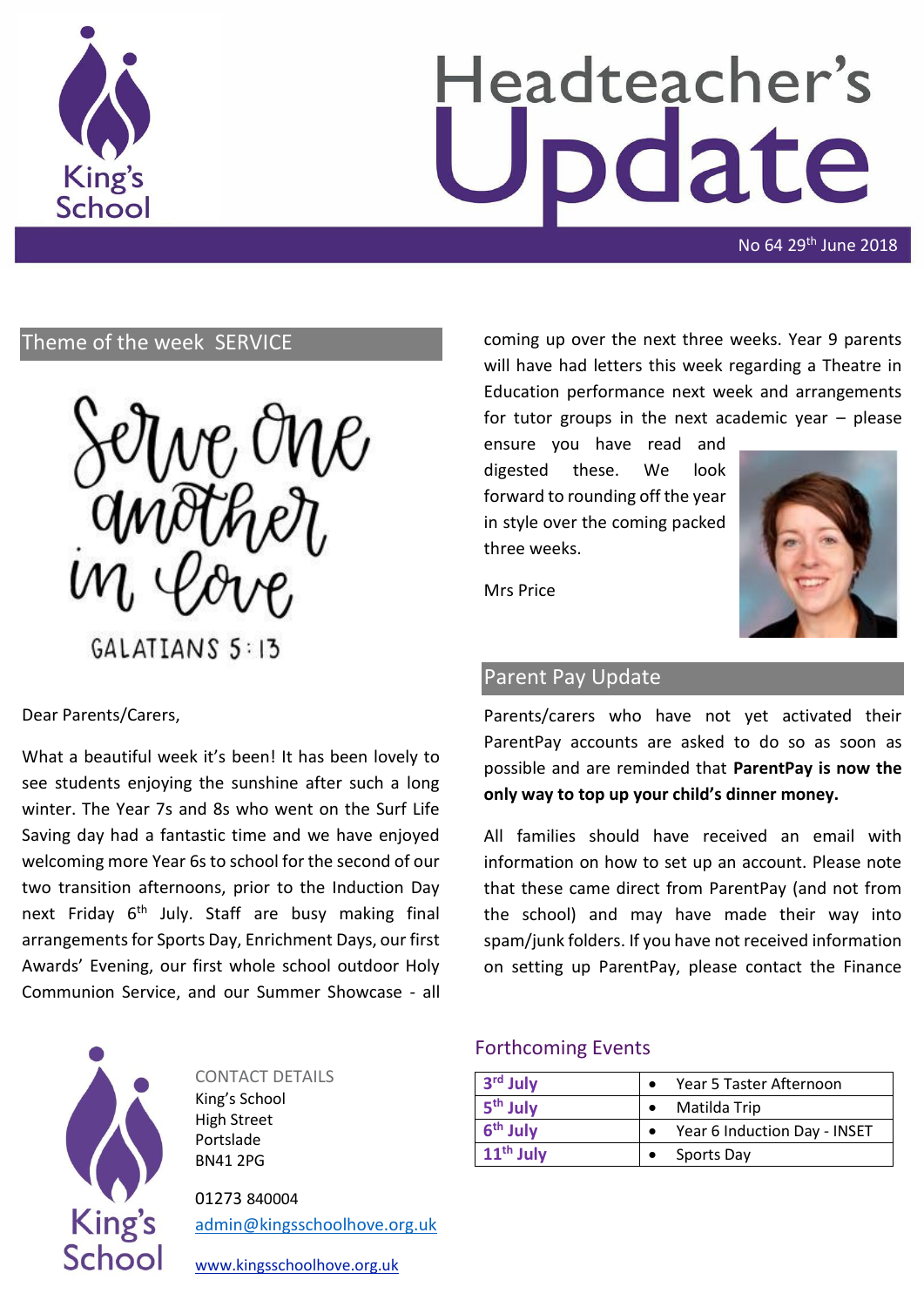# **King's School**

office via [finance@kingsschoolhove.org.uk](mailto:finance@kingsschoolhove.org.uk) or by selecting option 2 when calling the school.

# Students of the Week



Our Key Stage 3 student of the week is Luke in Year 8, for having an outstanding term in PE. This term, Luke has been more focused, engaged and taking on leadership roles within lessons. Miss Staples says that Luke "taught me how to

play 'three sticks' and led a game for the class during his athletics lesson. I shall be stealing the idea for my long jump lessons in the future!"

Our Key Stage 4 student of the week is Daniel in Year 11. Daniel showed excellent leadership skills during his Silver Duke of Edinburgh expedition last week; keeping his team motivated and on track. Thank you and well done, Daniel!



## Surf Life Saving Day

30 students took part in a Surf Life Saving Trip organised by Brighton and Hove Surf Life Saving in association with Paddle Round the Pier this week. Students spent the first session taking part in beach lifeguard games and learning more about what a lifeguard does and wears

(see photo!).

The second session involved students learning how to perform CPR and basic first aid that a lifeguard may come across. Students then had a real lifeguard come and assess which of them had put on the perfect



bandage! After lunch, the group got into their wetsuits and spent time in the water learning how to swim someone out of the water, how to use flotation devices and how to travel on a rescue board. Students had to 'save' each other from the water and drag each other on to their board creating an amusing scene in the water.

Overall, students came away knowing more about what the purpose and job role of a lifeguard is and learnt some really important life saving techniques that may come in useful in the future.

### Duke of Edinburgh Silver Award

Last weekend saw the final Duke of Edinburgh expedition for our Year 11 students, which culminated in ten students achieving a Silver Award for completing the 3 day expedition.

There were high spirits throughout and great team bonding from 5am when the tents started to get hot, until 11pm when students (and staff) were toasting marshmallows! All students showed great determination and dedication to complete the 45km walk with all their kit in their rucksacks (from tents, to Frisbees, and the odd pot noodle)!

It was hot but refreshing on the walk from East Hoathly all the way to Birling Gap where students camped in the beautiful surroundings of Alfriston. The scenery was beautiful and students even managed to rescue an injured Great Tit chick and take it to the wild life emergency clinic!

Well done to all our students who achieved the Silver Award! Certificates will be given later on in the year when all participants on all levels have completed their sections of the Duke of Edinburgh Award. We hope that the Bronze Award students do well in their expedition this weekend.

#### Year 8 Reports

Year 8 reports will be distributed to families next week (commencing 2nd July). Please accept our apologies for the delay.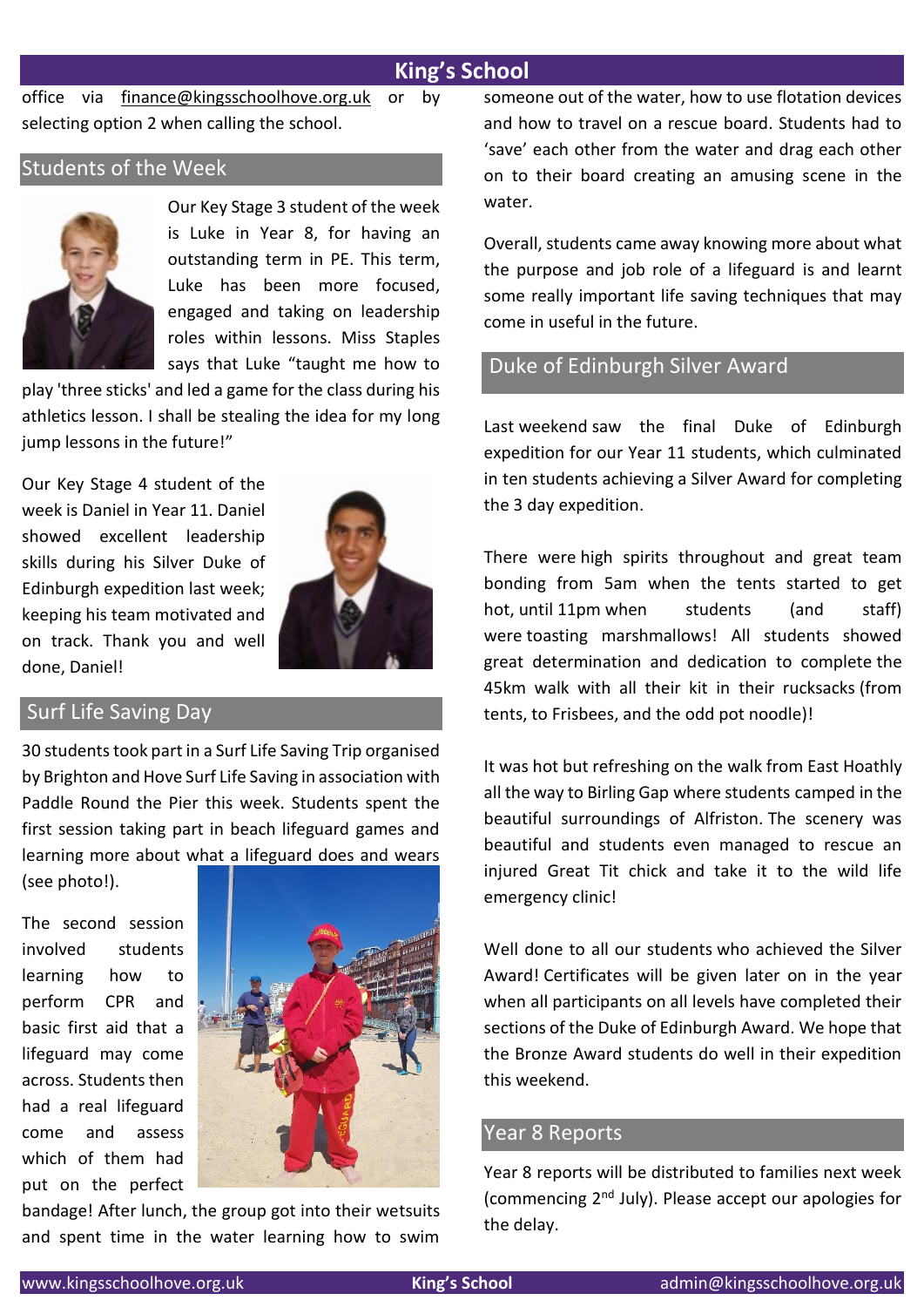# **King's School**

# Year 10 English Speaking & Listening

A reminder that on  $12<sup>th</sup>$  July, as part of our Enrichment day, Year 10 students will be completing the compulsory GCSE Speaking assessment.

This involves delivering a speech lasting between 4 - 6 minutes and answering questions. Students have been put into small groups and will spend time preparing with their groups, delivering their speech to their group and a teacher and completing two additional sessions which will feed into their GCSE studies.

Students will have staggered start and finish times, so will not be in school for the whole day. Parents will receive a timetable of when their child will be expected to be in school by the end of Friday  $6<sup>th</sup>$  July.

#### Year 10 Science Practicals

As part of the Year 10 enrichment days students will be completing three Science required practicals. These practicals are a compulsory element of the Science GCSE and 25% of their final exams in Year 11 will cover this practical element. It is therefore vital that Year 10 attend these days.

#### Year 10 Exam Results

Students in Year 10 have sat their end of year exams recently using the same procedure as they need to follow for their actual GCSE examinations next year. We have been impressed by how the majority in the year group have approached these exams and know that we have useful results to inform our planning for the Year 11 curriculum.

While subjects will be giving results back in lessons, there will be an interim report with all end of year grades coming out in the last few weeks of term.

If you have any questions about these reports or your child's results, please contact Mr Bridges via [admin@kingsschoolhove.org.uk.](mailto:admin@kingsschoolhove.org.uk)

# Forthcoming Events

Please note that next **Friday 6th July is an INSET day**. Year 6 will be coming into school for their Induction Day but the school will be closed to all other students (bar those who have signed up to be student helpers for the day).

**Sports Day is on the 11th July** and all parents will have received a letter outlining arrangements for this.

**July 12th and 13th are our summer Enrichment Days** and students will be engaged in a variety of trips and activities in and out of school.

In the final week of term we have the **Year 11 parents' tea on the afternoon of Tuesday 17th July**; our first formal **Awards' Evening on the evening of Tuesday 17th July**; and our **Summer Showcase on the evening of Thursday 19th July.**

As usual our **last day of term** will be an early finish. Students will be dismissed from school for the summer break at **12:40pm on Friday 20th July**.

# Letters Sent This Week

#### **Year 7 Blackland Farm Itinerary**

Families whose child is taking part in the Year 7 visit to Blackland farm over our July enrichment days were sent an itinerary and kit list for the trip.

#### **'County Lines performance' for Year 9**

There will be a performance of 'County Lines' for Year 9 students on Wednesday  $4<sup>th</sup>$  July. This performance is funded by Sussex Police and Public Health, and deals with extremely important topics for our students.

#### **Tutor group changes- Year 9 moving into Year 10**

Families were sent a letter by email, informing them that students will be re-allocated tutor groups when they move into Year 10. More information will be provided before the end of term.